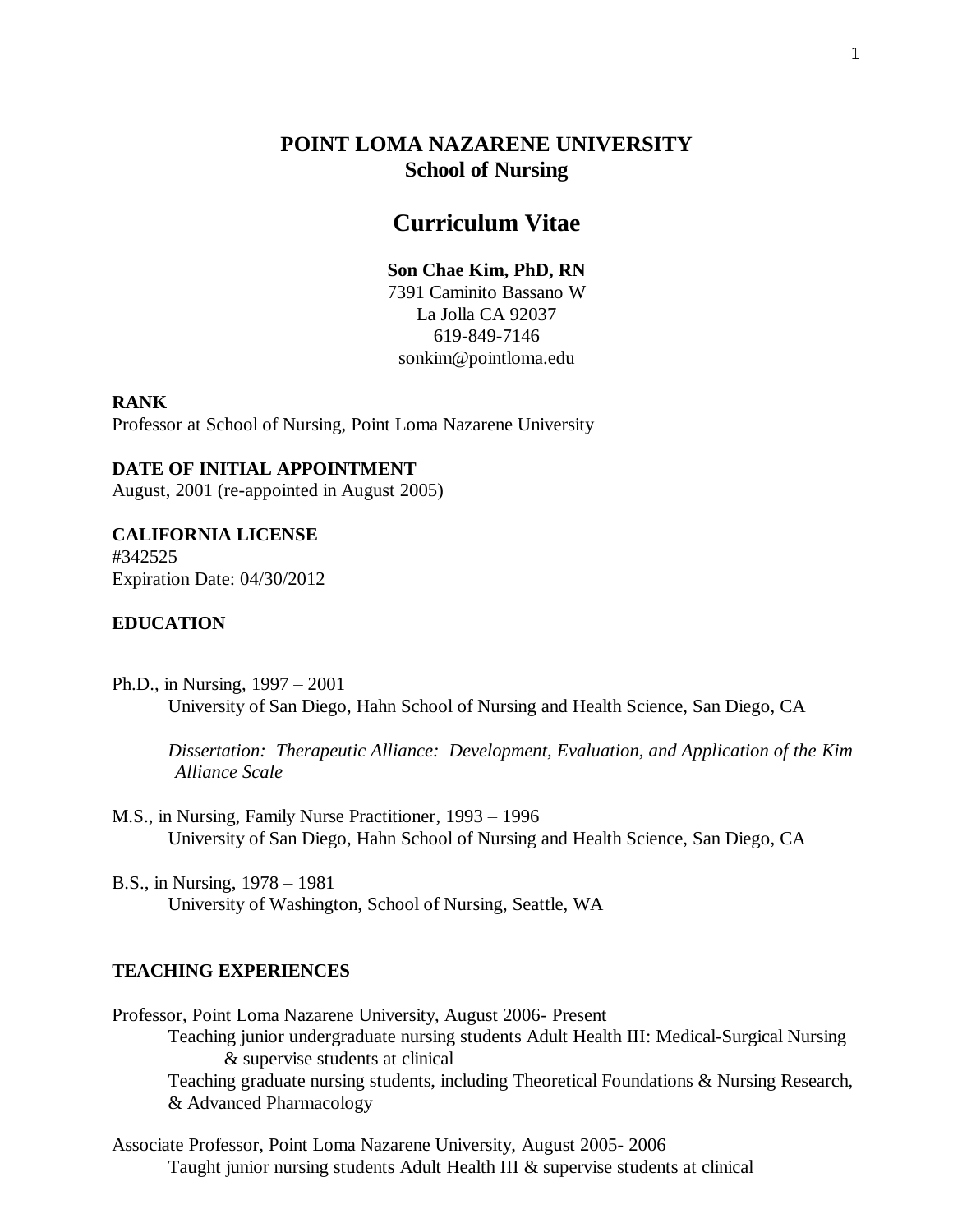Taught graduate nursing students, including Advanced Health Assessment & Health Promotion across the Lifespan & Advanced Pharmacology

Associate Professor, Southern Connecticut State University, August 2003-May 2005 Taught undergraduate students, including Pathophysiology, Pharmacology, Nursing Research, Nursing Fundamentals, Evidence-Based Nursing Intervention & supervised students at clinical.

Taught NCLEX Review course sponsored by Drexel University, January 2005

Associate Professor, Point Loma Nazarene University, August 2001-May 2003 Taught sophomore students Adult Health I & II, Health Assessment & supervised clinical Taught graduate nursing students, Advanced Health Assessment & Health Promotion across Lifespan

- Adjunct Faculty, Yanbian University of Science & Technology, China, June 2002 Taught introduction to nursing and history of nursing to first year nursing students
- Adjunct Faculty, Point Loma Nazarene University, Jan 2000-May 2001 Supervised sophomore students at clinical

## **WORK EXPERIENCES**

Certified Critical Care Registered Nurse (CCRN), 1988-1993 Intensive Care Unit, Scripps Memorial Hospital, Encinitas, CA Registered Nurse, 1984-1988 General Medical Unit, Medical/Coronary Intensive Care Unit Veterans Administration Medical Center, La Jolla CA Registered Nurse, 1982-1984 General Surgical Unit, Univ. of California Irvine Medical Center, Orange, CA

#### **UNIVERSITY SERVICE**

Institutional Effectiveness Committee, 2011- Present Acting Chair, Institutional Review Board (IRB), Spring 2011 MSN ASAC Committee Chair, 2008-2009 University Enrollment Management Committee, 2007-2009 BSN Junior Team Coordinator, 2007-Present University Institutional Review Board (IRB) member, 2006-Present Sigma Theta Tau International, Zeta-Mu Chapter-at-Large, Faculty Counselor, 2006-2008 BSN Academic & Student Affairs Committee (ASAC) Member, 2005 – Present MSN Committee Member, 2005- Present Health Promotion Center Committee Member, 2005 – 2006 BSN Committee Member, Southern Connecticut State University 2003-2005 Sigma Theta Tau International, Mu Beta Chapter, Faculty Counselor, 2004-2005 BSN Selection Committee Member, Point Loma Nazarene University, 2002-2003 Academic & Student Affairs Committee Member, Point Loma Nazarene University 2001 – 2003 Health Promotion Center Committee Member, Point Loma Nazarene University 2002 – 2003 MSN Committee Member, Point Loma Nazarene University 2002 – 2003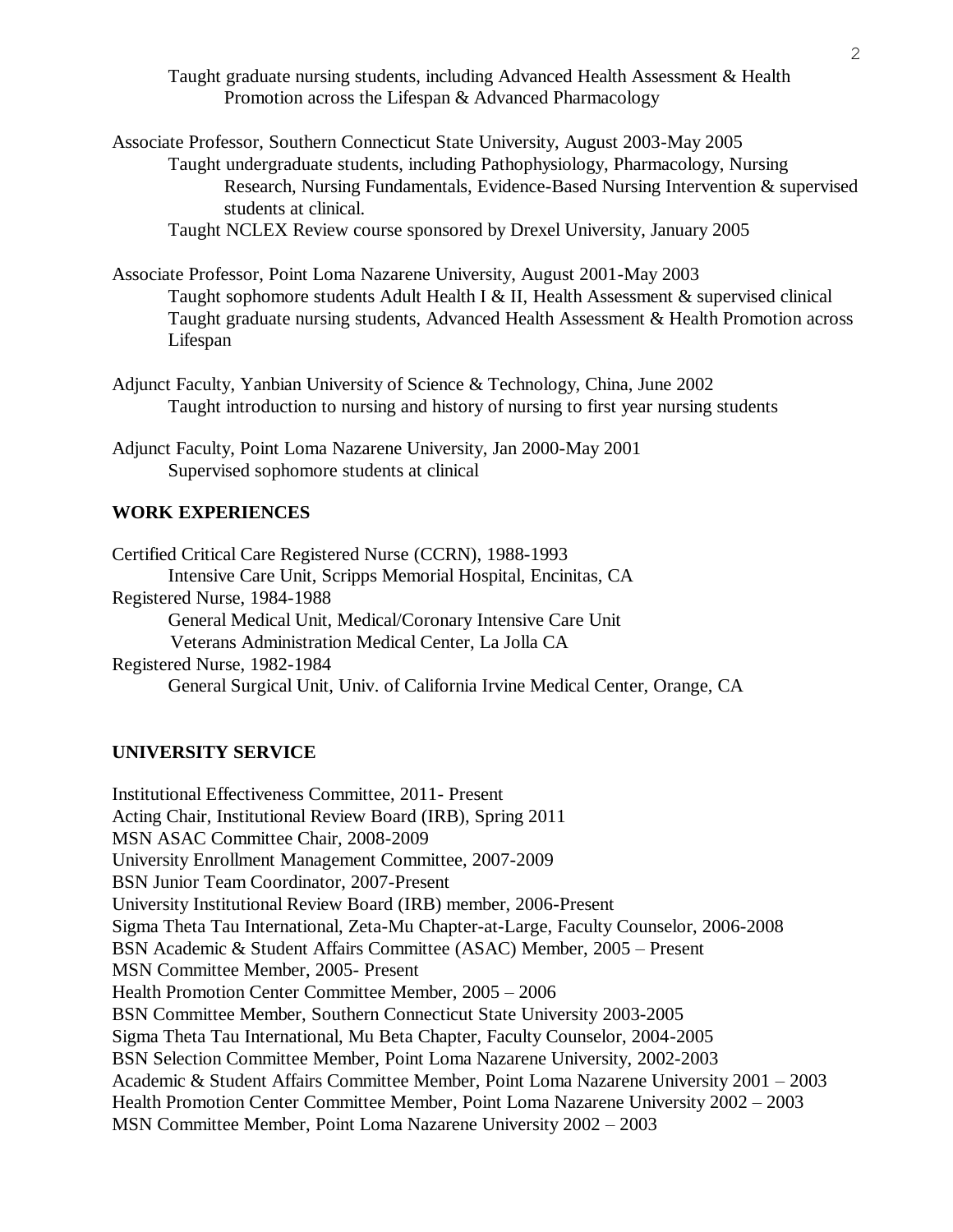#### **PROFESSIONAL AND COMMUNITY SERVICE**

Planning Committee for "Collaborative Evidence-Based Nursing Conference", San Diego, CA 2007- Present

Planning Committee and Chair of abstract selection committee for "2007 Collaborative Evidence-Based Nursing Conference", San Diego, CA Oct. 30, 2007 Wrote a part of HRSA Grant Application for Advanced Education Nursing Traineeship (AENT) Program for MSN program, PLNU, 2005, 2006, 2007, 2008, 2009 Faculty member for " San Diego Consortium for Nursing Excellence Evidence-Based Practice Institute, 2006- Present Sigma Theta Tau International, Zeta-Mu Chapter-at-Large, Board member 2006- 2008 Eastern Nursing Research Society member 2004-2005

American Association of Critical-Care Nurses member 2005-Present

## **PROFESSIONAL DEVELOPMENT**

2011 Elizabeth Barkley workshop on Student Engagement Techniques, May 16, San Diego, CA 2010 Advanced Practice Nursing Workforce Changes and Trends, San Diego, CA 2010 Creating a Community in Your Classroom, August 12, San Diego, CA 2010 Evidence Based Practice Institute, March 9, April 13, San Diego, CA 2009 Emerging Technologies in Nursing Education, June 26-27, La Jolla CA 2009 Practical Strategies for Implementing Successful Human Patient Simulation, June 25, CA 2009 Provider Family Alliance Course, UCSD Medical Center, San Diego, CA 2007 Collaborative Evidence-Based Nursing Conference, October 30, 2007, San Diego, CA Joint Southern California STTI Chapters Nursing Odyssey Conference 2007, October 18 & 19, 2007, San Diego, CA Sixth Annual 2007 Summer Institute on Evidence-Based Practice, July 11-14 2007, San Antonio Texas NIH Stoke Scale, Web course, July 12, 2006 12 Lead ECK Interpretation and Unstable Coronary Syndrome, San Diego, June 15, 2006 Basic Trauma Course, Scripps Memorial Hospital, La Jolla, CA June 7, 2006 National Teaching Institute & Critical Care Exposition, Anaheim CA, May 22-25, 2006 Understanding Personality Disorders, Escondido, CA, 3/27/2006 American Heart CPR for Healthcare Providers Renewal Class, 12/12/2005 Translating Research to a National Agenda, Columbia Univ., 4/9/2005 Affecting Change at the System Level, Columbia Univ., 4/8/2005 Workshop on Teaching with Writing, Southern Connecticut State Univ. 1/20-1/21/2005 The Components of Thinking, Teaching, Learning, & Doing. SCSU, 1/19/2005 The Teaching Tool Kit: A Workshop for Nursing Clinical Faculty, Univ. of Connecticut 1/14/2005 Sounding the Call: Greater Expectations for the Learning Students' Need in the  $21<sup>st</sup>$  Century, Southern Connecticut State Univ. 10/1/2004 General Education: Raising Its Stature and Improving Quality, SCSU, 8/24/2004 40th ASCO Annual Meeting, New Orleans, LA, 6/5-6/8/2004 A Four-Campus Assessment Conference, Southern Connecticut State Univ. 4/30/2004 BLS for Healthcare Providers Renewal Class, 2/24/2004 Students with disabilities: What every educator needs to know, 2/19/2004 Emergency Preparedness for Nurse Educators, Sacred Heart Univ. 1/12-1/26/2004 The violence of Education, Southern Connecticut State Univ. 1/23/2004 Grant Writing Workshop, Southern Connecticut State University, 1/5-1/9/2004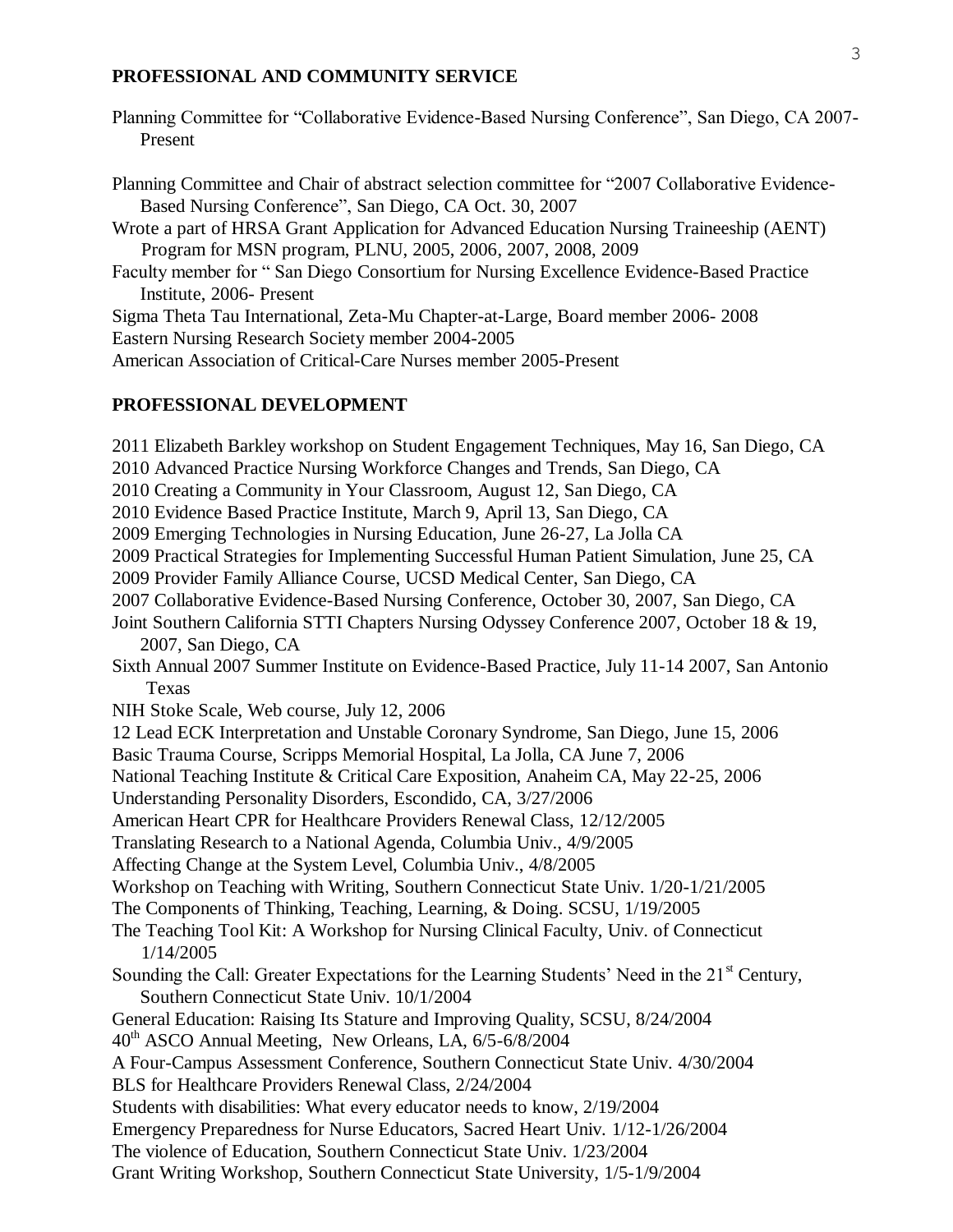The Problem in Teaching: Thinking about teaching as scholarship, SCSU, 8/26/2003 Ethical and Legal Issues in End of Life Care 12/14/2003 Human Participant Protections Education for Research Teams 11/9/2003 Communications: Nurse-Patient Relationships, 7/16/2003 Blueprint for Heart Failure, SC, Inc., La Jolla, CA 6/25/2003 39th American Society of Clinical Oncology, Chicago, IL 5/31- 6/3/2003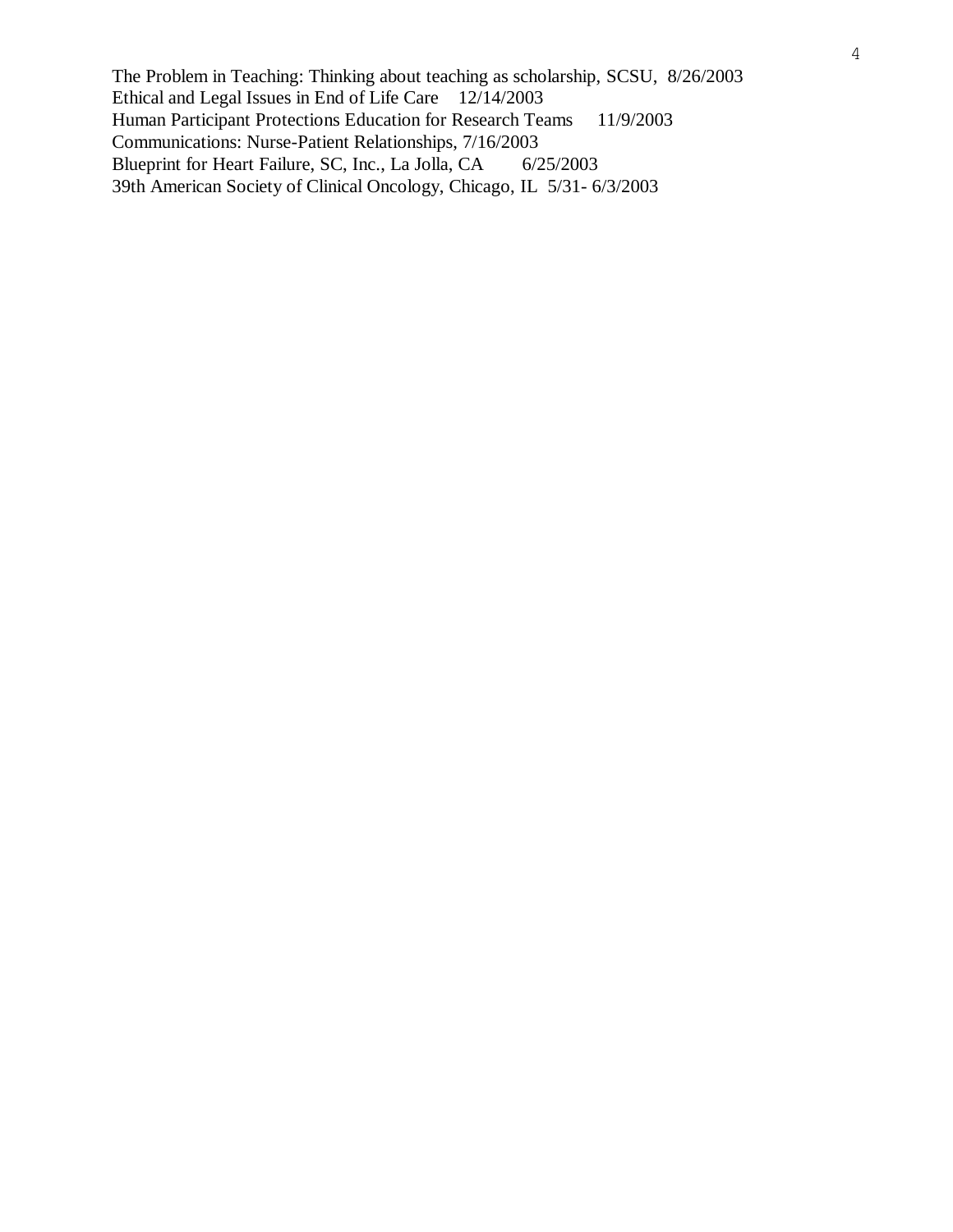## **PRESS RELEASE**

**Kim, S.C**., Plumb, R., Gredig, Q-N, Rankin, L., & Taylor, B. (2008). Medium-term post-Katrina health sequelae among New Orleans residents: Predictors of poor mental and physical health: At the time of publication of this study, the publisher of Journal of Clinical Nursing issued a press release on September 3, 2008, which received considerable international coverage from professional and general media.

#### **RESEARCH PUBLICATIONS**

**Kim, S.C.,** Ideker, K., & Todicheeney-Mannes, D. (2011). Usefulness of Aggressive Behavior Risk Assessment Tool (ABRAT) for prospectively identifying violent patients in medical-surgical units *Journal of Advanced Nursing* DOI: 10.1111/j.1365-2648.2011.05744.x

Ideker, K., & Todicheeney-Mannes, D., & **Kim, S.C.** (2011). A confirmatory study of M55 violence risk assessment tool and demographic predictors of patient violence, *Journal of Advanced Nursing*, DOI: 10.1111/j.1365-2648.2011.05667.x

**Kim, S.C.,** Yates, A. D., Graham, P., & Brown, C.E. (2011). Family-Provider Alliance Program in Intensive Care Units, *Clinical Nursing Research*, 20(3), 245-262.

Stichler, J., Fields, W., **Kim, S.C.,** & Brown, C.E. (2011). Faculty knowledge, attitudes and perceived barriers to teaching evidence-based nursing, *Journal of Professional Nursing*, 27(2), 92- 100.

Brown, C.E., **Kim, S.C.,** Stichler, J., & Fields, W. (2010). Predictors of knowledge, attitudes, use and future use of evidence-based practice among baccalaureate nursing students at two universities, *Nurse Education Today*, Aug; 30(6): 521-527.

Brown, C.E., Ecoff, L., **Kim, S.C.,** Wickline, M., & Glaser, D. (2010). Multi-institutional study of barriers to research utilization and evidence-based practice among hospital nurses. *Journal of Clinical Nursing,* 19 (13-14), 1944-1951.

**Kim, S.C.,** Brown, C. E., Fields, Fields, W., & Stichler, J. (2009). Evidence-based focused interactive teaching strategy: a controlled study. *Journal of Advanced Nursing*, 65(6), 1218-1227.

**Kim, S.C.,** Plumb, R., Gredig, Q-N, Rankin, L., & Taylor, B. (2008). Medium-term post-Katrina health sequelae among New Orleans residents: Predictors of poor mental and physical health. *Journal of Clinical Nursing*, 17, 2335-2342.

**Kim, S.C.,** Kim, S., & Boren, D.M. (2008). Quality of therapeutic alliance predicts patient's general satisfaction. *Military Medicine*, Jan; 173 (1): 85-90

**Kim, S.C**., Boren, D.M., & Solem, S.L. (2001). The Kim Alliance Scale: Development and preliminary testing. *Clinical Nursing Research*, 10 (3), 314-331.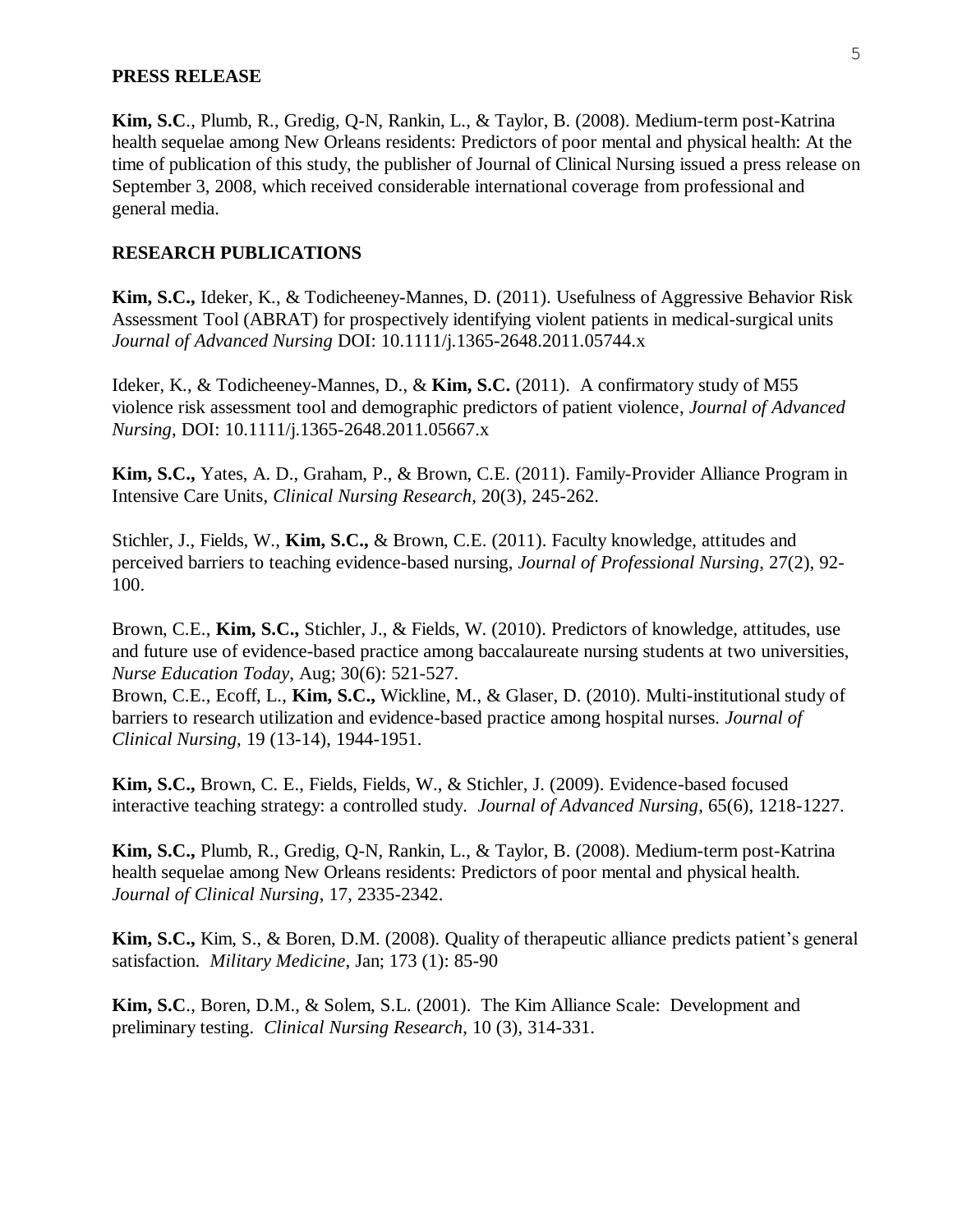## **CONFERENCE PRESENTATION**

- Turney, J., **Kim, S.C.,** & Noble, D. (2010): "The Impacts of Education on the Quality of Neurovascular Assessments" oral presentation at 4th Annual Evidence-Based Practice Conference, November 18, San Diego, CA
- Kistler, K., **Kim, S.C.,** & Crummy, D. (2010): "Clinical Simulation and Nursing Education: An Integrative Review of the Evidence" oral presentation at Joint Southern California STTI Chapters Nursing Odyssey Conference 2010, October 28 & 29, San Diego, CA.
- Mollon, D., Fields, W., Gallo, A., Wagener, R., Soucy, J., Gustafson, B., & **Kim, S.C.** (2010): "Staff Practice, Attitude and Knowledge/Skills Regarding Evidence-Based Practice Before and After an Educational Intervention" abstract presented at Joint Southern California STTI Chapters Nursing Odyssey Conference 2010, October 28 & 29, San Diego, CA.
- **Kim, S.C. (2009)**: "Family alliance program" oral presentation at Faculty Scholarship Day, Point Loma Nazarene University, November 23, 2009.
- Ideker, K., Todicheeney, D., & **Kim, S.C.** (2009): "Interim data analysis of ABRA study: Aggressive Behavior Risk Assessment" oral presentation at 2009 Collaborative Evidence-Based Nursing Conference, November 10, 2009, San Diego, CA.
- Ideker, K., Todicheeney, D., & **Kim, S.C.** (2009): "Effectiveness of the Aggressive Behavior Risk Management" abstract presented at Joint Southern California STTI Chapters Nursing Odyssey Conference 2009, November 12 & 13, Ontario, CA.
- **Kim, S.C.** (2008): "Exploration of knowledge, attitudes, and skills of using Evidence-Based Practice (EBP) among nursing students and nursing faculty at PLNU and SDSU", oral presentation at RASP report, Point Loma Nazarene University, September 3, 2008.
- Stichler, J.F., Fields, W., **Kim, S.C.,** & Brown, C.E (2008): "Effects of an Intervention on Nursing Faculty Knowledge, Attitudes, Practice and Perceived Barriers to Teaching Evidence Based Practice" abstract presented at 2008 Western Institute of Nursing, April 16-19, Garden Grove, CA
- **Kim, S.C.,** Plumb, R., Gredig, Q-N, Rankin, L., & Taylor, B. (2007): "Medium-Term Post-Katrina Health Sequelae" abstract presented at 2007 Collaborative Evidence-Based Nursing Conference, October 30, 2007, San Diego, CA.
- Rankin, L.B., Callahan, R.R., **Kim, S. C.,** & Taylor, B. (2007): "Concept Analysis of Student's Reflections: Service-Learning Project" abstract presented at 2007 Collaborative Evidence-Based Nursing Conference, October 30, 2007, San Diego, CA.
- Sloan, C., & **Kim, S.C.** (2007): "The Effectiveness of a Unit-Based Palliative Care Program on Endof-Life Variables Among Children with Cancer" abstract presented at 2007 Collaborative Evidence-Based Nursing Conference, October 30, 2007, San Diego, CA.
- **Kim, S.C.,** Plumb, R., Gredig, Q-N, Rankin, L., & Taylor, B. (2007): "Medium-Term Post-Katrina Health Sequelae and Predictor Variables" abstract presented at Joint Southern California STTI Chapters Nursing Odyssey Conference 2007, October 18 & 19, San Diego, CA.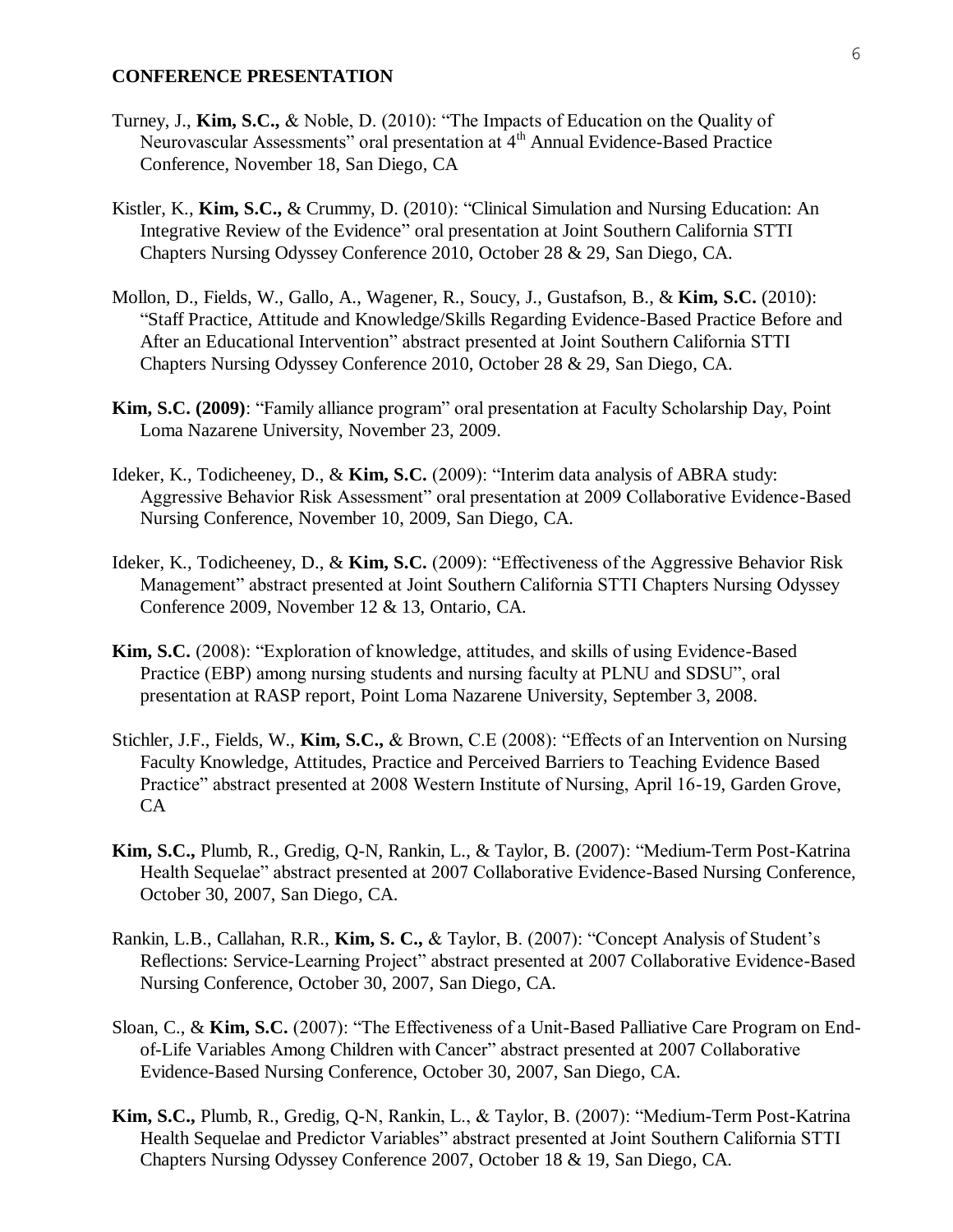- Gredig, Q-N, Plumb, R., **Kim, S.C.**, Noble, D., & Riingen, M. (2007): "Fifteen Months Later: Status of New Orleans Residents" abstract presented at Joint Southern California STTI Chapters Nursing Odyssey Conference 2007, October 18 & 19, 2007, San Diego, CA
- **Kim, S.C.,** Kim, S., & Boren, D.M. (2005): "Therapeutic Alliance in Patient-Provider relationship and Patient's General Satisfaction" abstract presented at Eastern Nursing Research Society, 17th Annual Scientific Sessions, April 7-9, 2005, New York, New York.
- **Kim, S.C. (2003).** "The Kim Alliance Scale" abstract presented at Spring 2003 Sigma Theta Tau Research Forum, San Diego, CA

## **ONGOING RESEARCH PROJECTS**

Evaluation of an Evidence-Based Practice Institute (EBPI) on Evidence-Based Practice among nurses and advanced practice nurses

Impacts of a mentoring program on knowledge, confidence and anxiety level among sophomore baccalaureate nursing students

Importance and use of core competencies of clinical nurse specialist among graduate nursing students

Perceived readiness to practice and professional values among nursing students

A survey of heart failure management knowledge and attitude, barriers and practice of health literacy promotion among hospital nurses at UCSD Medical Center

Tuberculosis knowledge, attitudes and practices among HIV-infected persons

#### **RESEARCH GRANTS**

2009-2010 RASP Research Grant from Point Loma Nazarene University, \$1,500 2009-2010 PLNU Alumni Association Faculty Research Grant, \$2,000 2008-2009 RASP Research Grant from Point Loma Nazarene University, \$1,500 2008 - 2009 PLNU Alumni Association Faculty Research Grant, \$2,000 2008 Research Award, Sigma Theta Tau International, Zeta Mu Chapter-at-Large, \$750 2007-2008 RASP Research Grant from Point Loma Nazarene University, \$2,000

#### **HONORS/AWARDS**

2010 Nightingale Award for Teaching Excellence, PLNU School of Nursing, Pinning Ceremony. 2008 Nightingale Award for Teaching Excellence, PLNU School of Nursing, Pinning Ceremony. 2007 Nightingale Award for Teaching Excellence, PLNU School of Nursing, Pinning Ceremony. 2007 1<sup>st</sup> Place Research Poster Presentation Award, Joint Southern California STTI Chapters

Nursing Odyssey Conference 2007, October 18 & 19, 2007, San Diego, CA 2001 Research Conduct Award, Sigma Theta Tau International, Zeta Mu Chapter-at-Large